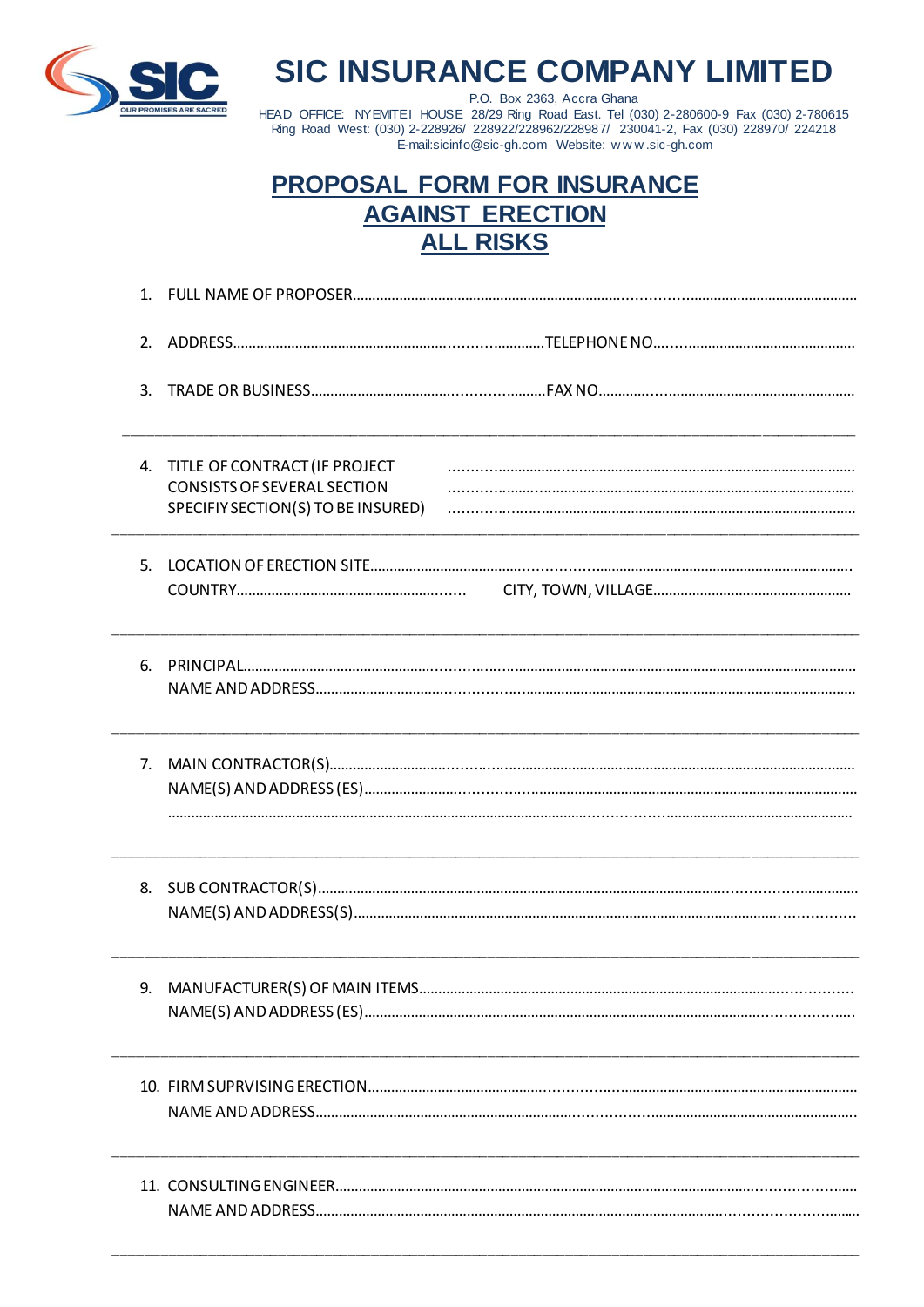#### 12. PROPOSER

Please indicate which of the parties Nos 6 to 11 above is the Proposer the insurance and which parties are to be declared as insured in the policy

\_\_\_\_\_\_\_\_\_\_\_\_\_\_\_\_\_\_\_\_\_\_\_\_\_\_\_\_\_\_\_\_\_\_\_\_\_\_\_\_\_\_\_\_\_\_\_\_\_\_\_\_\_\_\_\_\_\_\_\_\_\_\_\_\_\_\_\_\_\_\_\_\_\_\_\_\_\_\_\_\_\_\_\_\_\_\_\_\_\_\_\_\_\_\_\_

\_\_\_\_\_\_\_\_\_\_\_\_\_\_\_\_\_\_\_\_\_\_\_\_\_\_\_\_\_\_\_\_\_\_\_\_\_\_\_\_\_\_\_\_\_\_\_\_\_\_\_\_\_\_\_\_\_\_\_\_\_\_\_\_\_\_\_\_\_\_\_\_\_\_\_\_\_\_\_\_\_\_ \_\_\_\_\_\_\_\_\_\_\_\_\_

Proposer No.................................................... Insured No(s)......................................................

13. Exact description of the property ………………………………………………………………………………..............……… To be erected (if second-hand items ………………………………………………………………………………...............…….. Are to be erected please state …………………………………………………………………………..............…………… In case of machines, manufacturers ………………………………………………………………………...............…………….. Name, number, type, size, capacity ………………………………………………………………………...............…………….. Weight, pressure, temperature, with the manufacture contract in the state of the manufacture contract of the manufacture contract of the manufacture of the manufacture contract of the manufacture of the manufacture of the Revolutions, year of construction …………………………………………………………………………...........……………… Of major units …………………………………………………………………………...........……………… In case of complete factories …………………………………………………………………………............…………….. General drawing of plant …………………………………………………………………………............…………….. Nature of civil engineering work ........................................................................................................ (if any) …………………………………………………………………………............……………..

|  | 14. Period of insurance                                                                                    |    | Commencement of insurance                                        |        |                                       |  |  |
|--|------------------------------------------------------------------------------------------------------------|----|------------------------------------------------------------------|--------|---------------------------------------|--|--|
|  |                                                                                                            |    | Duration of pre-storage<br>work                                  |        | Months prior to beginning of erection |  |  |
|  |                                                                                                            |    | Commencement of erection work                                    |        |                                       |  |  |
|  |                                                                                                            |    | Duration of erection/construction                                | months |                                       |  |  |
|  |                                                                                                            |    | Duration of testing                                              | weeks  |                                       |  |  |
|  | If maintenance coverage required                                                                           |    | Duration of maintenance                                          |        | months                                |  |  |
|  |                                                                                                            |    | Type of coverage required                                        |        |                                       |  |  |
|  |                                                                                                            |    | Termination of insurance                                         |        |                                       |  |  |
|  |                                                                                                            |    |                                                                  |        |                                       |  |  |
|  | 15. Have plans, designs and<br>Materials of the kind used<br>in this project been used and/or<br>tested in | a. | previous constructions?                                          |        | yes  <br>no                           |  |  |
|  |                                                                                                            |    |                                                                  |        |                                       |  |  |
|  | If so, please give details                                                                                 | b. | previous construction by the contractor(s)? yes $\Box$ no $\Box$ |        |                                       |  |  |
|  | Similar projects carried out by<br>Contractors(s)                                                          |    |                                                                  |        |                                       |  |  |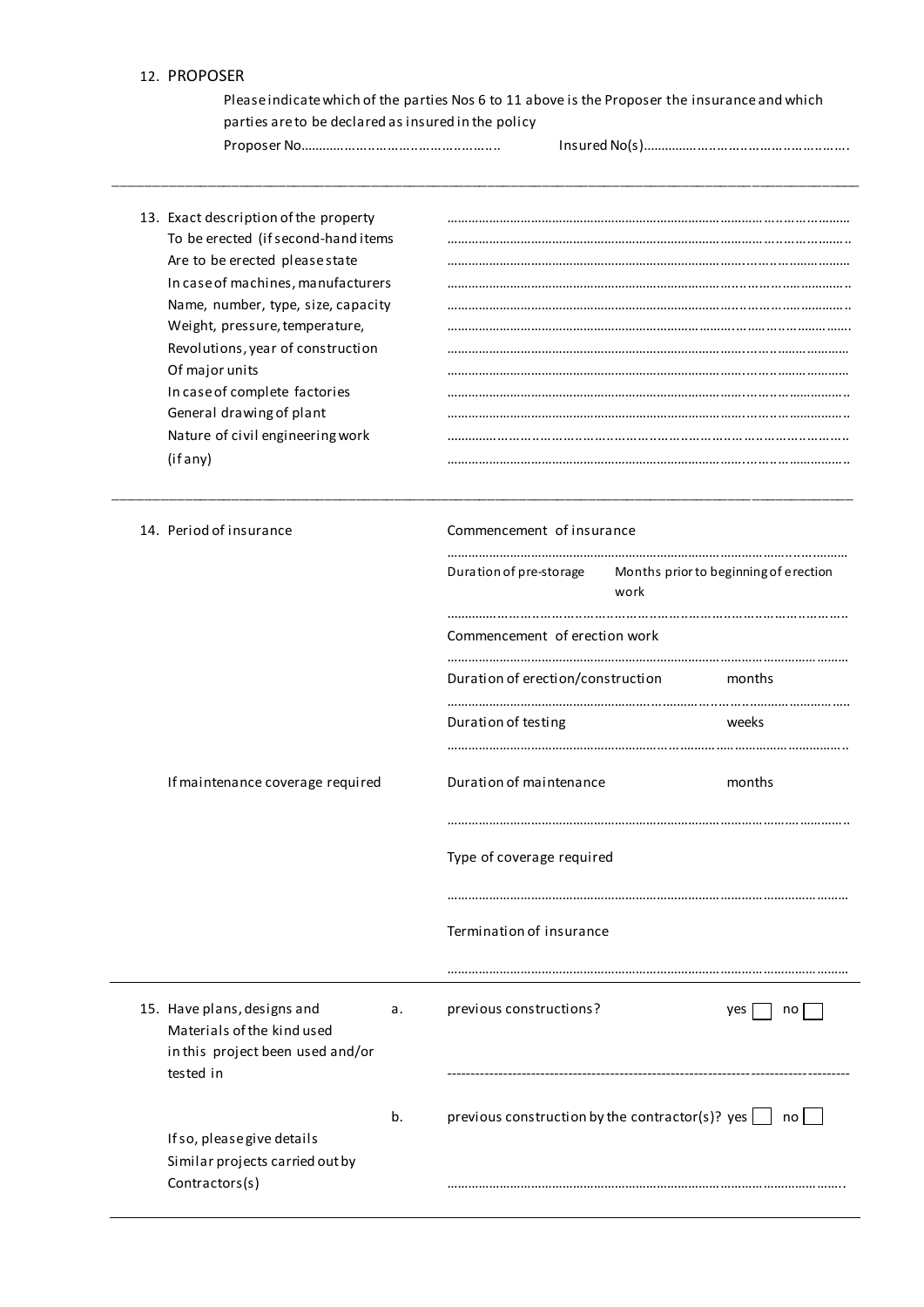|     | 16. Is this an extension of an existing<br>plant?           |                                                         | yes                          |            | no                                                                                                             |                        |           |                                                                         |
|-----|-------------------------------------------------------------|---------------------------------------------------------|------------------------------|------------|----------------------------------------------------------------------------------------------------------------|------------------------|-----------|-------------------------------------------------------------------------|
|     |                                                             |                                                         |                              |            | If so, will operation of existing plant continue<br>during erection period? Enclose plans                      |                        |           | yes<br>no                                                               |
|     | 17. Have the buildings and civil engineering                |                                                         | $\gamma$ es $\Box$           |            | no                                                                                                             |                        |           |                                                                         |
| 18. | Work to be carried out by subcontractors<br>Sub contractors |                                                         |                              |            |                                                                                                                |                        |           |                                                                         |
|     |                                                             |                                                         |                              |            |                                                                                                                |                        |           | Please also give answers to nos. 16-23 as far as information obtainable |
|     | 19. Is there any aggravated risk of                         | fire?<br>explosion?                                     |                              |            |                                                                                                                | yes<br>yes             |           | no<br>no                                                                |
|     | If so, give details                                         |                                                         |                              |            |                                                                                                                |                        |           |                                                                         |
|     | 20. Ground water level                                      |                                                         |                              |            |                                                                                                                |                        |           |                                                                         |
|     | 21. Nearest river, lake, sea, etc.                          | Name                                                    |                              |            |                                                                                                                | distance from site     |           |                                                                         |
|     | Levesl of such river, lake, sea etc                         | low water                                               | Mean level of site           | mean water |                                                                                                                | highest level recorded |           |                                                                         |
|     |                                                             |                                                         |                              |            |                                                                                                                |                        |           |                                                                         |
|     | 22. Meteorological conditions                               |                                                         | Rainy seasons from           |            |                                                                                                                | to                     |           |                                                                         |
|     |                                                             | Max rainfall (mm)<br>per hr<br>per day<br>per month     |                              |            |                                                                                                                |                        |           |                                                                         |
|     |                                                             | Max wind velocity storm frequency low<br>medium<br>high |                              |            |                                                                                                                |                        |           |                                                                         |
|     | Hazards of earthquake<br>Volcanism, tsunami                 |                                                         |                              |            | Is there a history of volcanism, tsunami at the site?<br>Have earthquakes, etc been observed in this area? yes |                        |           | yes [<br>no<br>no                                                       |
|     |                                                             |                                                         | If so please state intensity |            | Is the design of the structures to be insured based on<br>Regulations regarding earthquake resistant           |                        | magnitude |                                                                         |
|     |                                                             | Structures?                                             |                              |            |                                                                                                                |                        |           | Yes<br>no                                                               |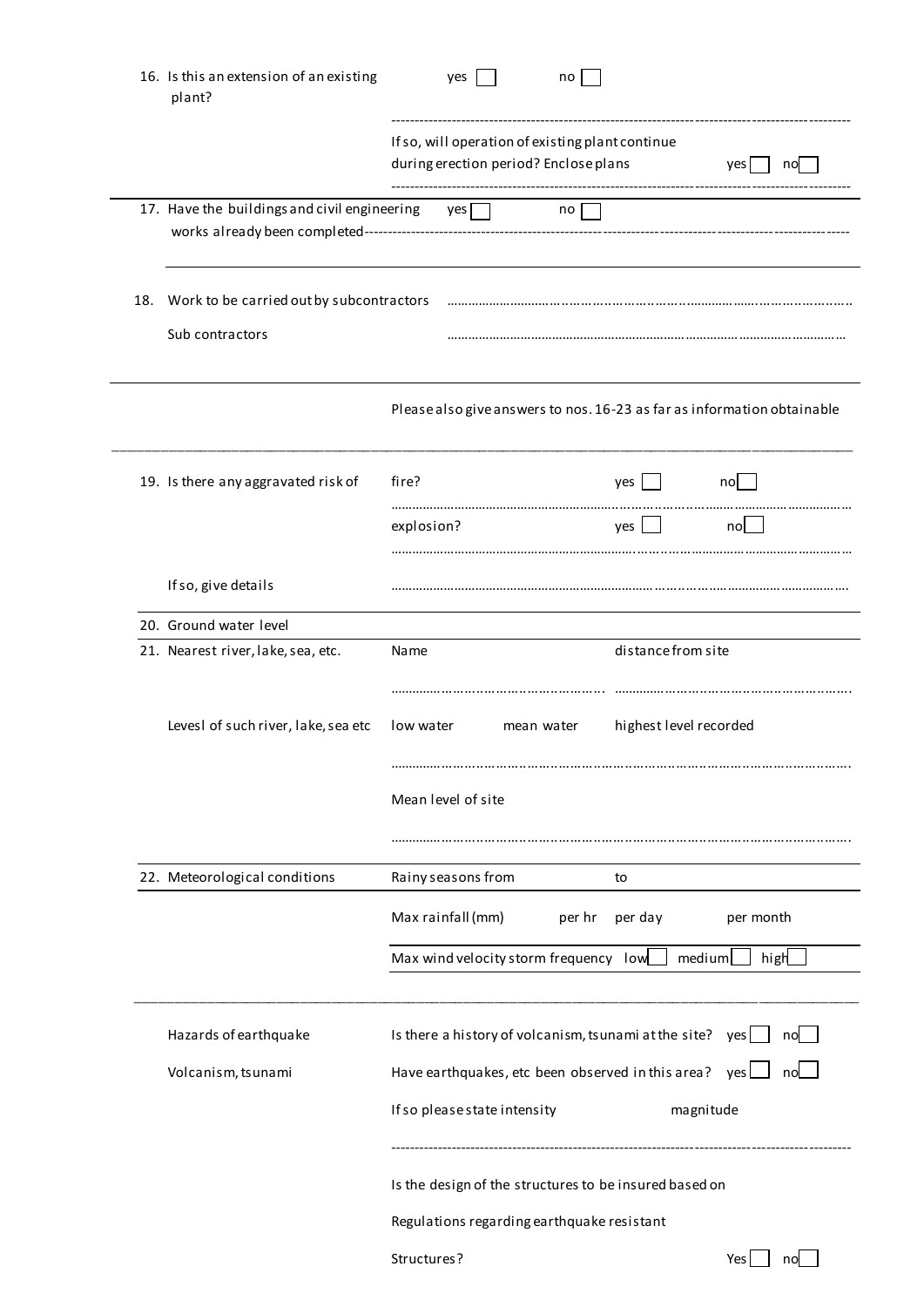| Sub soil conditions                                                                                                                                                                                                                                | rock        | gravel                                                                                                  | sand | clay            | filled site |
|----------------------------------------------------------------------------------------------------------------------------------------------------------------------------------------------------------------------------------------------------|-------------|---------------------------------------------------------------------------------------------------------|------|-----------------|-------------|
|                                                                                                                                                                                                                                                    | Other types |                                                                                                         |      |                 |             |
|                                                                                                                                                                                                                                                    |             |                                                                                                         |      |                 |             |
|                                                                                                                                                                                                                                                    |             | Do geological faults exists in the vicinity?                                                            |      | Yes             | no          |
| 23. Estimate, if possible, the                                                                                                                                                                                                                     |             | (a) due to earthquake                                                                                   |      | (b) due to fire |             |
| As a percentage of the sum insured<br>In a single occurrence                                                                                                                                                                                       |             | (c) due to other cause<br>(Please specify)                                                              |      |                 |             |
|                                                                                                                                                                                                                                                    |             |                                                                                                         |      |                 |             |
| 24. Is coverage of construction<br>Erection equipment (scaffolding                                                                                                                                                                                 | yes         | no                                                                                                      |      |                 |             |
| huts, tools, etc) required)?                                                                                                                                                                                                                       |             | Please give brief description and state new replacement value under no. 303                             |      |                 |             |
| coverage of construction<br>erection machinery (excavators                                                                                                                                                                                         | yes         | no <sub>l</sub>                                                                                         |      |                 |             |
| cranes, etc) required?                                                                                                                                                                                                                             |             | Please attach list of major machines showing individual new replacement<br>values and state total value |      |                 |             |
|                                                                                                                                                                                                                                                    |             |                                                                                                         |      |                 |             |
| 25. Are existing building and/or structures<br>On or adjacent to the site, owned by<br>Or held in care, custody or control of<br>The contractors(s) or the principal, to<br>Be insured against loss or damage arising<br>State limit under no 30.5 |             | yes<br>(if so, give exact description of these buildings/structure)                                     | no   |                 |             |
| 26. Is third party liability to be<br>Include? If so, give brief                                                                                                                                                                                   |             | yes                                                                                                     | no   |                 |             |
| Destruction of surrounding and                                                                                                                                                                                                                     |             |                                                                                                         |      |                 |             |
| Existing buildings and/or                                                                                                                                                                                                                          |             |                                                                                                         |      |                 |             |
| Structures not belonging to the<br>Principal or contractors(s)                                                                                                                                                                                     |             |                                                                                                         |      |                 |             |
| (enclose maps) if possible                                                                                                                                                                                                                         |             |                                                                                                         |      |                 |             |
| State limits under no. 30 section                                                                                                                                                                                                                  |             |                                                                                                         |      |                 |             |
| 27. Do you wish cover to include extra<br>Charges (in case of loss) for                                                                                                                                                                            |             | express freight, overtime, night work<br>work on public holidays?                                       |      | yes             | na          |
|                                                                                                                                                                                                                                                    |             | air freight?                                                                                            |      | Yesl            |             |
| 28. Give details of any special<br>Extension of cover required                                                                                                                                                                                     |             |                                                                                                         |      |                 |             |
|                                                                                                                                                                                                                                                    |             |                                                                                                         |      |                 |             |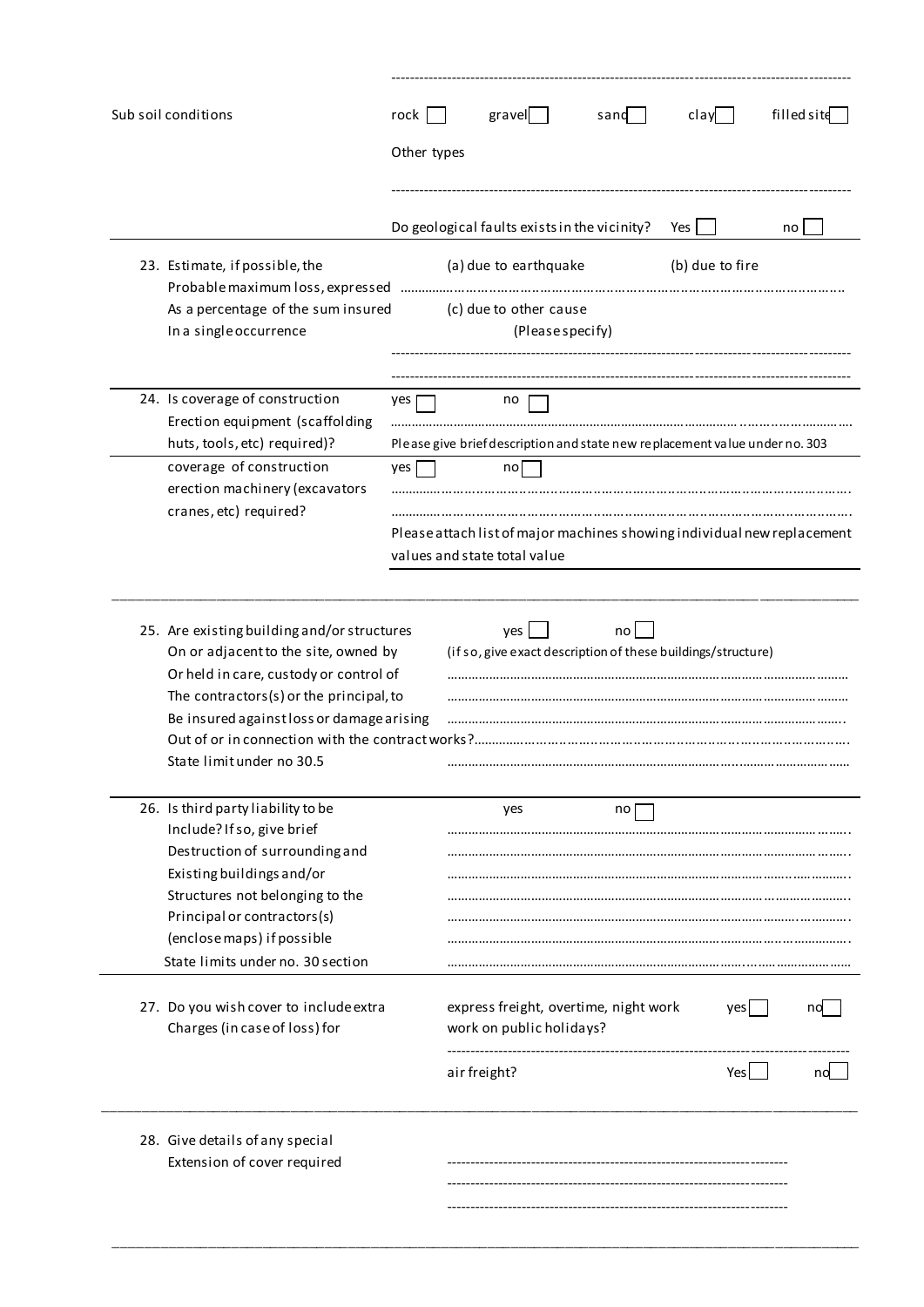29. Please state hereunder the amounts you wish to I nsured or where applicable The media of indemnity required (see policy wording, section 1 memo 1 and Section II)

## **Section 1**

Material damage

|                                               | <b>Currency</b>                               |
|-----------------------------------------------|-----------------------------------------------|
| Items to be insured                           | Sums to be insured<br>(state below separately |
| Erection works, split up as follows           |                                               |
| 1.1 items to be erected                       |                                               |
| 1.2 Freight                                   |                                               |
| 1.3 customs duties and dues                   |                                               |
| 1.4 cost of erection                          |                                               |
| 2. Civil engineering works                    |                                               |
| 3. construction/erection equipment            |                                               |
| 4. Clearance of debris                        |                                               |
| Limit of indemnify                            |                                               |
| Property located on the principal's premises  |                                               |
| or on the site, belonging to the principal or |                                               |
| held in care. Custody or control (limit of    |                                               |
| indemnity see memo 4 of policy                |                                               |
| Total sum to be insured under section 1       |                                               |
| <b>INDICATE LINES OF INDEMNITY</b>            |                                               |
| REQUIRED FOR THE FOLLOWING PERILS             |                                               |
| <b>Risk</b>                                   | Limit                                         |
| Earthquake, volcanism, tsunami                |                                               |
| Storm cyclone, flood inundation, landslide    |                                               |

### **Section II**

Third party liability

| Insured items                             | <b>Limits of indemnity</b> |
|-------------------------------------------|----------------------------|
|                                           |                            |
| Bodily injury - any one person            |                            |
| Bodily injury-total                       |                            |
| Property damage                           |                            |
| Or alternatively combined single limit of |                            |

\_\_\_\_\_\_\_\_\_\_\_\_\_\_\_\_\_\_\_\_\_\_\_\_\_\_\_\_\_\_\_\_\_\_\_\_\_\_\_\_\_\_\_\_\_\_\_\_\_\_\_\_\_\_\_\_\_\_\_\_\_\_\_\_\_\_\_\_\_\_\_\_\_\_\_\_\_\_\_\_\_\_\_\_\_\_\_\_\_\_\_\_\_\_\_\_\_

Limit of indemnity in respect of each and every losses or damage and/or series of losses or damage arising out of any one event.